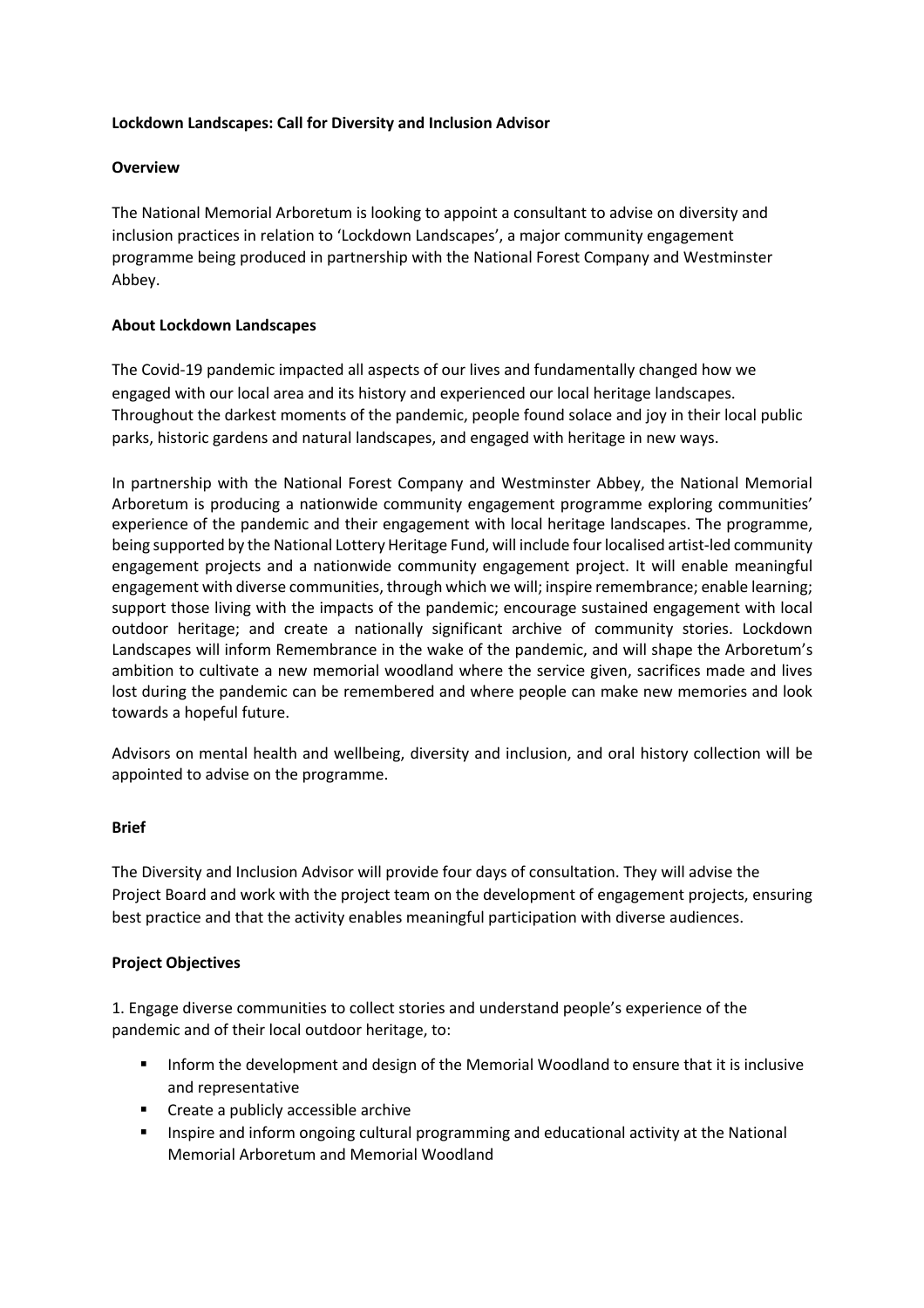2. Have a positive impact on the wellbeing of volunteers and participants by enabling creative participation, providing opportunities to develop skills and social networks, inspiring remembrance and encouraging connectiveness with nature.

3. Support sustained engagement with outdoor heritage landscapes as we move beyond the pandemic, encouraging engagement in volunteering, visitation and learning.

4. Inspire remembrance of those who served through the pandemic or lost their life as a result of it, and create opportunities for reflection and hope.

#### **Deliverables**

The advisor will be responsible for delivering the following services:

■ Provide four days of consultancy between 18 June 2022 and 24 August 2022, during which they will; advise the Project Board on diversity and inclusion practices and work with the project team to ensure engagement activities enable meaningful participation among diverse audiences.

#### **Fee**

£2000 net VAT

## **How to apply**

To apply, please complete the attached form and return as a PDF to Aaron Rossi, Heritage Project Manager via ARossi@thenma.org.uk by midday on 13 June 2022.

If you need to submit a proposal in different format, then please contact ARossi@thenma.org.uk

#### **Enquiries**

Informal conversations are welcomed ahead of the submission of proposals. For all enquiries, including on access support, please contact Aaron Rossi, Heritage Project Manager via ARossi@thenma.org.uk.

Responses to this call will be scored and an advisor will be selected based on the suitability of their proposal.

#### **Privacy statement**

The National Memorial Arboretum, which is part of the Royal British Legion, takes your privacy very seriously and we want to assure you that your personal information is safe with us and we will never sell your details.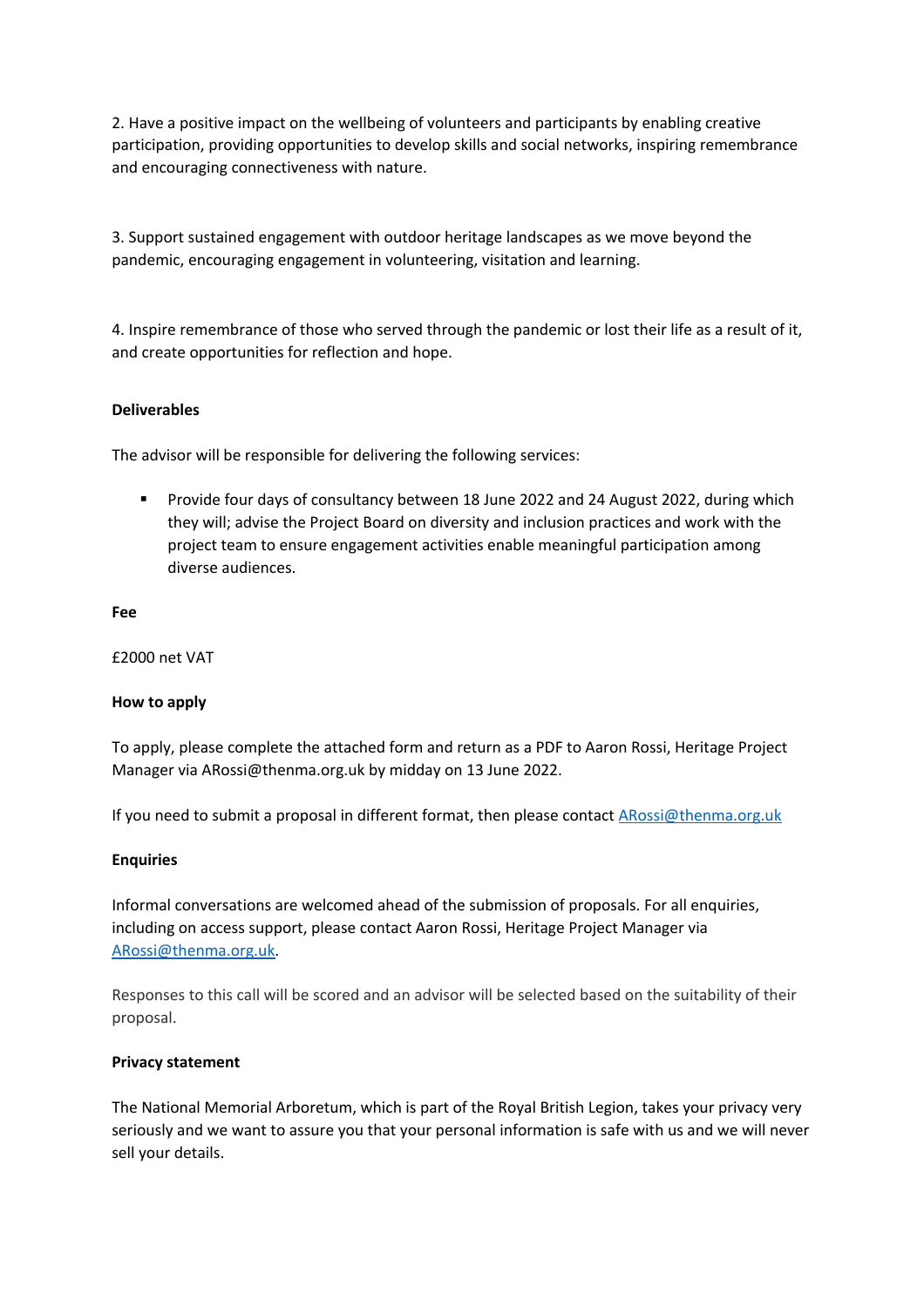All applications and personal information will be deleted by 12 August 2022, 60 days after the submission deadline.

For more information on our privacy promise, please visit Our Privacy Promise | About Us | National Memorial Arboretum (thenma.org.uk).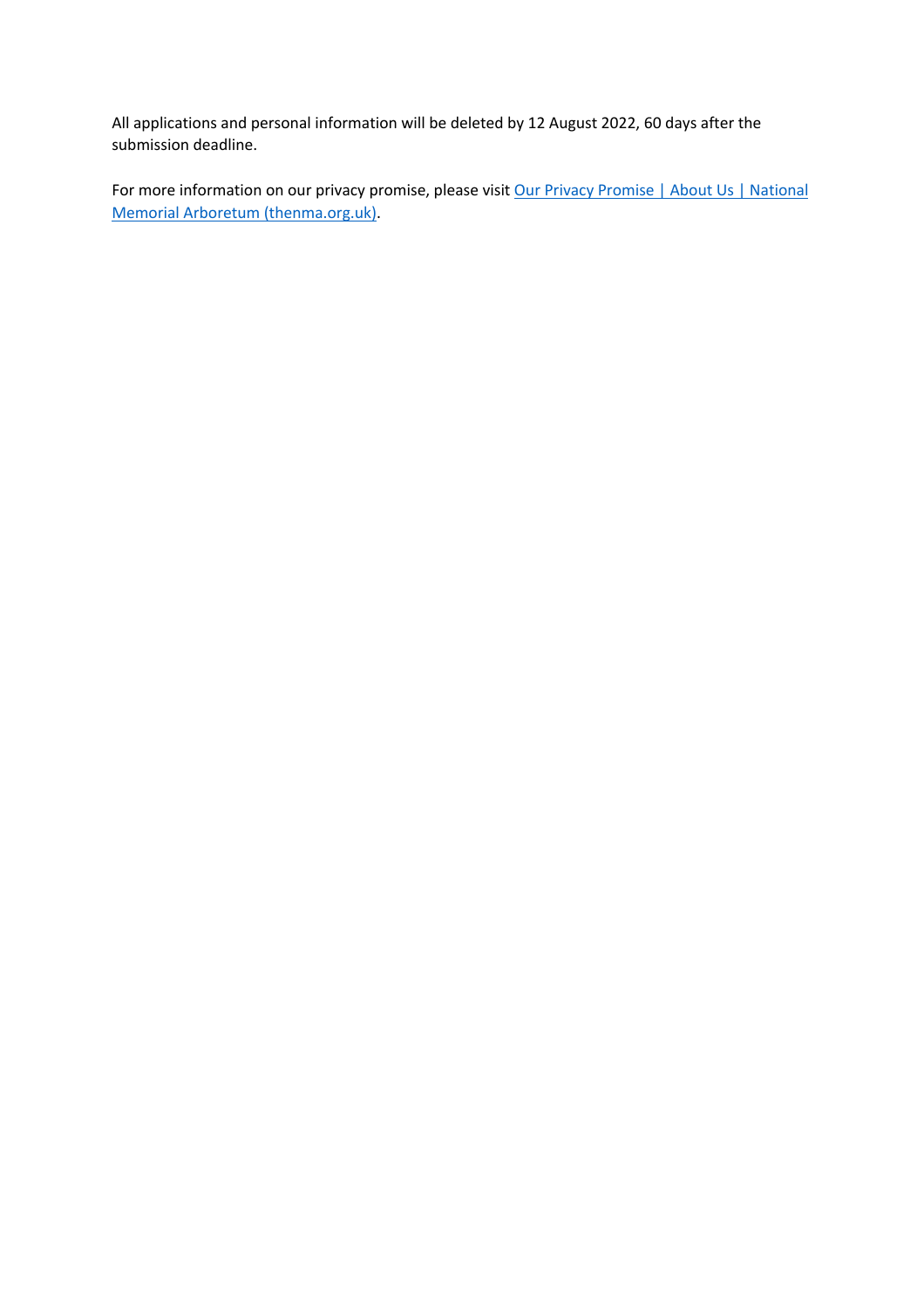# **Proposal form**

Lockdown Landscapes

# **Personnel Details**

| Name:                       |
|-----------------------------|
| Address:                    |
| Contact number:             |
| Email address:              |
| VAT number (if applicable): |

## **Work experience**

Please provide details of your employment history:

Role: Organisation: Start date: End Date: Responsibilities:

| Role:             |
|-------------------|
| Organisation:     |
| Start date:       |
| End Date:         |
| Responsibilities: |

| Role:             |
|-------------------|
| Organisation:     |
| Start date:       |
| End Date:         |
| Responsibilities: |

# **Personal statement**

Please provide a summary of your experience advising on diversity and inclusion practices in the cultural sector and your relevant skills. Maximum 500 words.